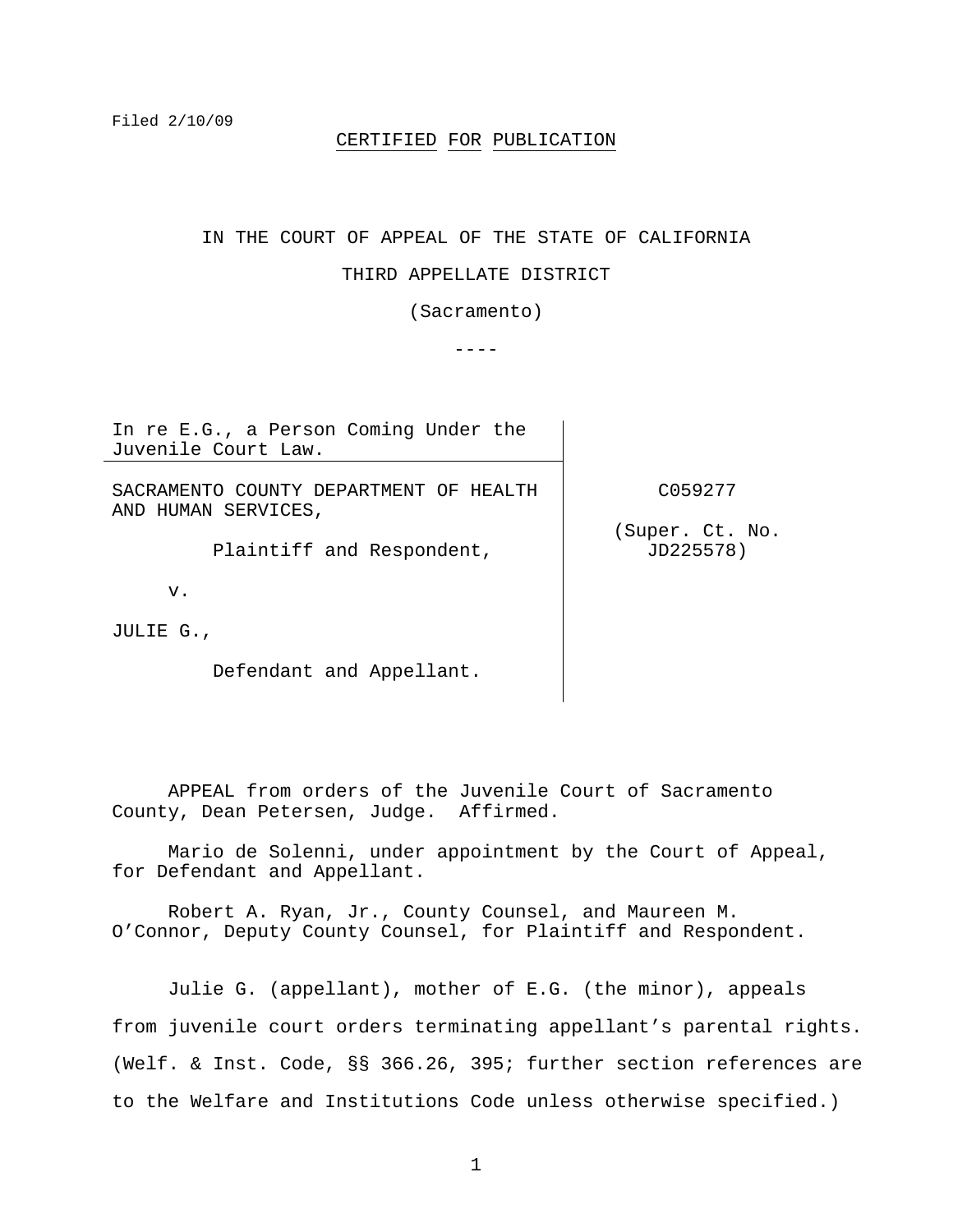She claims reversal is required because there was a failure to give Indian Child Welfare Act (ICWA) notice to all identified tribes. (25 U.S.C. 1901, et seq.) We shall affirm the orders.

 As we will explain, until biological parentage is established, an alleged father's claim of Indian heritage does not trigger the requirement of ICWA notice because, absent a biological connection, the minor cannot claim Indian heritage through the alleged father. Here, a paternity test established that the alleged father was not the biological father of the minor. Therefore, ICWA notice was not required.

#### FACTS

 The newborn minor was detained in March 2007 due to appellant's substance abuse problem, exemplified by positive drug tests for both appellant and the minor when the minor was born and by appellant's admission of recent drug use. The detention report identified two alleged fathers, A.J. and C.H., for the minor.

 At the detention hearing, appellant claimed possible heritage in the Apache and Blackfeet Indian tribes. The juvenile court ordered the Department of Health and Human Services (DHHS) to provide ICWA notice those tribes. At the next hearing, alleged father A.J. appeared and claimed possible heritage in the Cherokee and Pomo Indian tribes.**1** Thus, the court ordered DHHS to provide ICWA notice those two tribes. The court ordered both alleged fathers to participate in paternity testing.

i<br>Li

**<sup>1</sup>** Appellant's opening brief incorrectly states that appellant claimed Cherokee heritage.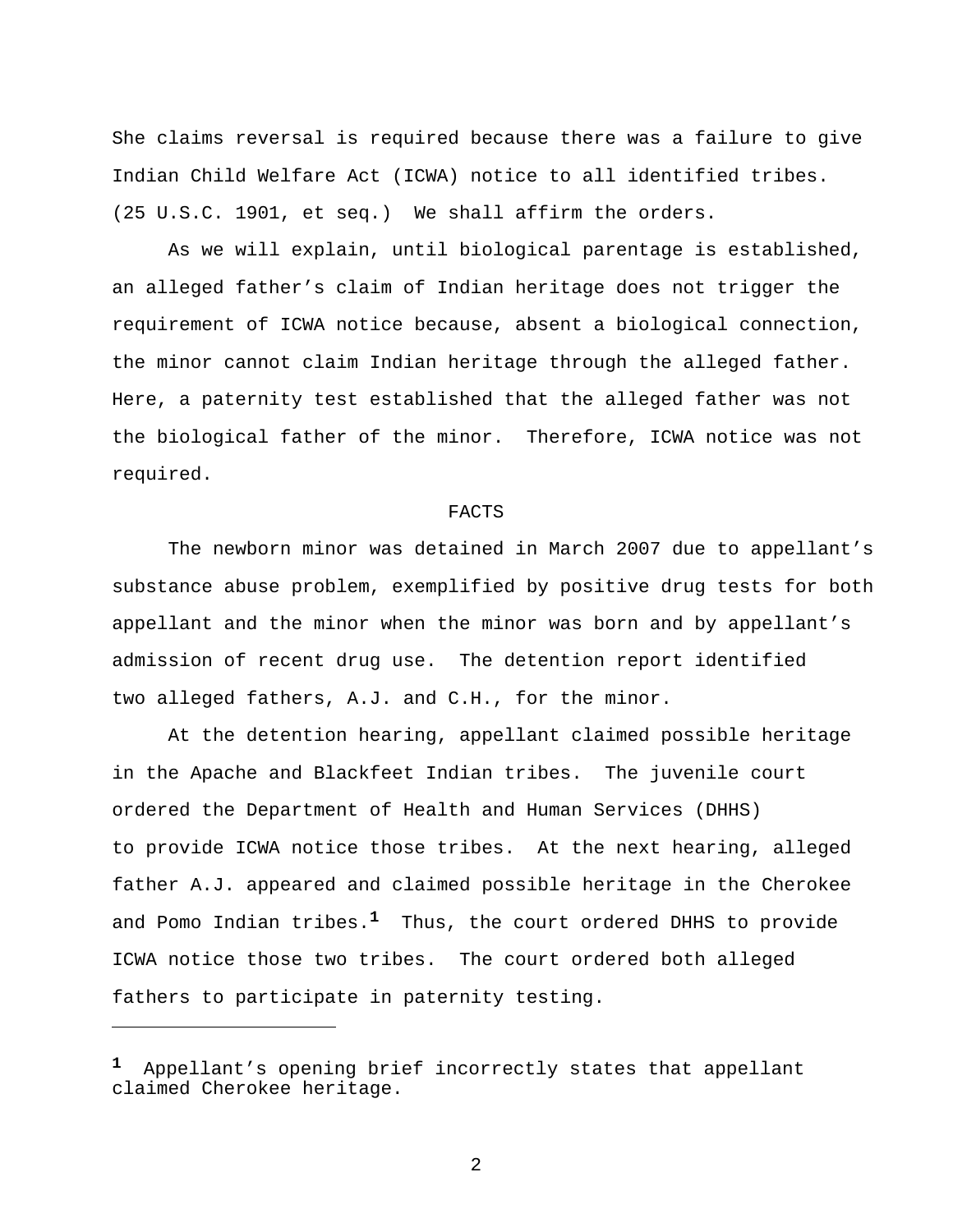DHHS sent ICWA notice to the tribes claimed by appellant but not to the tribes claimed by alleged father A.J. Negative responses were received from the Blackfeet and several of the Apache tribes.

 Results of A.J.'s paternity test, attached to the jurisdiction/ disposition report, showed that he was excluded as the father of the minor.**<sup>2</sup>**

 Finding that the minor was not an Indian child, the juvenile court ordered reunification services. When appellant failed to comply with the reunification plan, the court terminated services.

 At the selection and implementation hearing in April 2008, the juvenile court found that the minor was likely to be adopted. Thus, the court terminated parental rights.

## DISCUSSION

 Appellant contends the juvenile court erred in failing to provide ICWA notice to the Cherokee and Pomo tribes.

 ICWA protects the interests of Indian children and promotes the stability and security of Indian tribes by establishing minimum standards for, and permitting tribal participation in, dependency actions. (25 U.S.C. §§ 1901, 1902, 1903(1), 1911(c), 1912.) If, after the petition is filed, the juvenile court "knows or has reason to know that an Indian child is involved," notice of the pending proceeding and the right to intervene must be sent

 $\overline{\phantom{0}}$ 

**<sup>2</sup>** Appellant's opening brief incorrectly states that, by the time of the jurisdiction hearing, neither alleged father had taken a paternity test.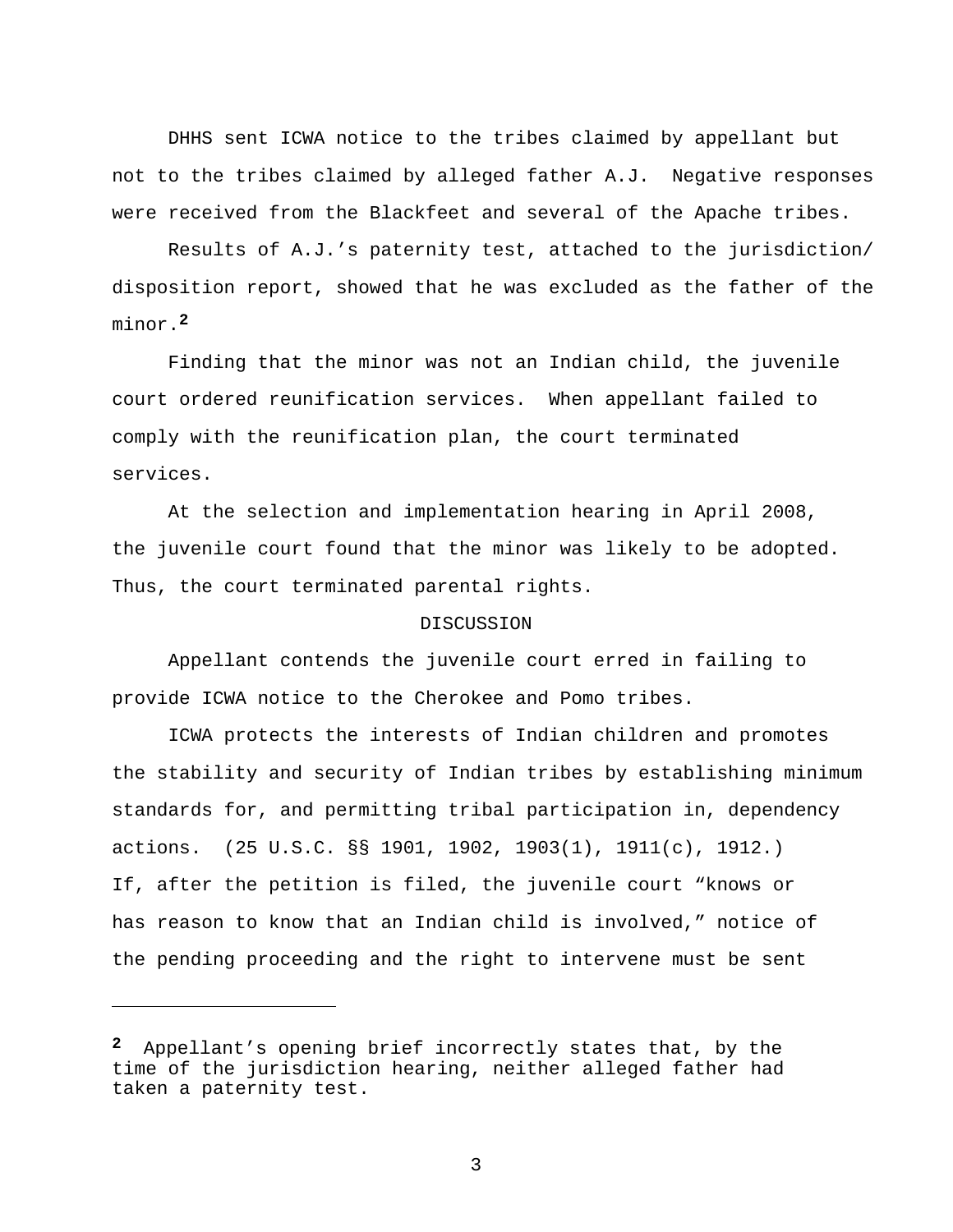to the tribe or the Bureau of Indian Affairs (BIA) if the tribal affiliation is not known. (25 U.S.C. § 1912; § 224.2; Cal. Rules of Court, rule 5.481(b).)

 Although no notice was sent to the tribes claimed by alleged father A.J., we perceive no error under the facts of this case.

 ICWA defines "Indian child" as "any unmarried person who is under age eighteen and is either (a) a member of an Indian tribe or (b) is eligible for membership in an Indian tribe and is the biological child of a member of an Indian tribe[.]" (25 U.S.C. § 1903(4).) The necessity of a biological tie to the tribe is underlined by the ICWA definition of a "parent" as "any biological parent or parents of an Indian child . . . ." (25 U.S.C.  $$1903(9).$ 

 An alleged father may or may not have any biological connection to the child. Until biological paternity is established, an alleged father's claims of Indian heritage do not trigger any ICWA notice requirement because, absent a biological connection, the child cannot claim Indian heritage through the alleged father. Since A.J. was excluded as a biological father of the child, no notice was required under ICWA. Recent additions to the Welfare and Institutions Code do not alter this result; until biological paternity is established for an alleged father who claims Indian heritage, neither the court nor the social worker know or have reason to know that an Indian child is involved and notice requirements are not activated. (§ 224.2, subd. (a).)